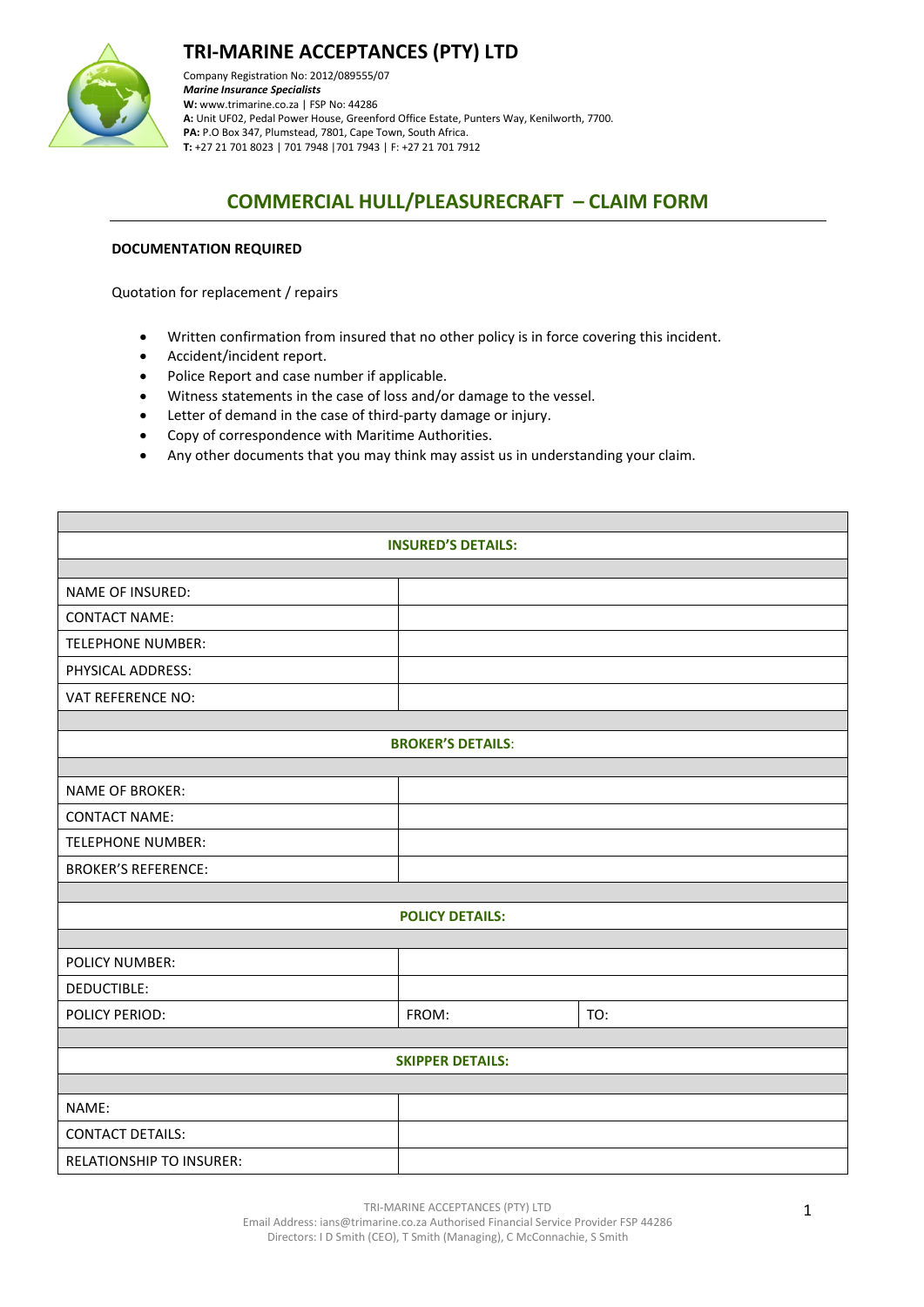

# **TRI-MARINE ACCEPTANCES (PTY) LTD**

Please provide details on their qualifications and experience.

Company Registration No: 2012/089555/07 *Marine Insurance Specialists*  **W:** [www.trimarine.co.za](http://www.trimarine.co.za/) | FSP No: 44286 **A:** Unit UF02, Pedal Power House, Greenford Office Estate, Punters Way, Kenilworth, 7700. **PA:** P.O Box 347, Plumstead, 7801, Cape Town, South Africa. **T:** +27 21 701 8023 | 701 7948 |701 7943 | F: +27 21 701 7912

| <b>CLAIM INFORMATION:</b>                                                              |  |          |  |  |
|----------------------------------------------------------------------------------------|--|----------|--|--|
|                                                                                        |  |          |  |  |
| <b>NAME OF VESSEL:</b>                                                                 |  |          |  |  |
| DATE OF LOSS / DAMAGE:                                                                 |  |          |  |  |
| WHERE DID THE LOSS OCCUR?                                                              |  |          |  |  |
| DETAILS OF LOSS: (WHAT HAPPENED?)                                                      |  |          |  |  |
| FOR WHAT PURPOSE WAS THE VESSEL BEING<br>USED?                                         |  |          |  |  |
| PLEASE ADVISE LOCATION OF DAMAGED VESSEL:                                              |  |          |  |  |
| PLEASE GIVE FULL DETAILS OF THE DAMAGE TO<br>THE INSURED VESSEL:                       |  |          |  |  |
| WHAT WERE THE WEATHER CONDITIONS LIKE?                                                 |  |          |  |  |
| ESTIMATE OF LOSS (VALUE):                                                              |  |          |  |  |
| What action if any has been taken to minimize loss/damage or liability?                |  |          |  |  |
|                                                                                        |  |          |  |  |
| How many crew members were onboard the vessel at the time of the incident?             |  |          |  |  |
| Please provide their names and contact details:                                        |  |          |  |  |
| NAME:                                                                                  |  | CONTACT: |  |  |
| NAME:                                                                                  |  | CONTACT: |  |  |
| Was the incident reported to the Maritime Authorities? If yes, please provide details. |  | YES / NO |  |  |
| WAS THERE EVIDENCE OF FORCIBLE ENTRY / EXIT?                                           |  |          |  |  |
|                                                                                        |  |          |  |  |